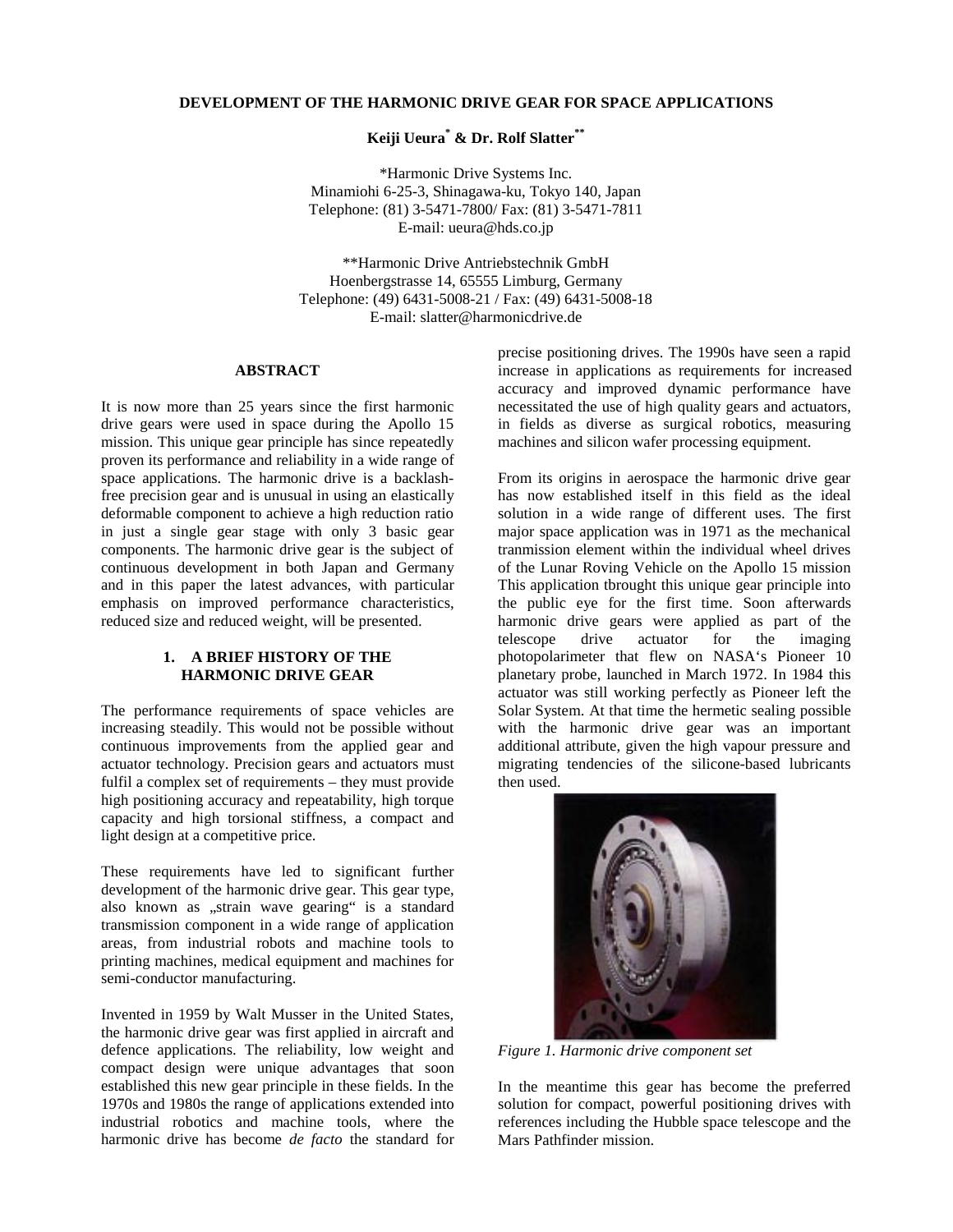# **2. PRINCIPLE OF OPERATION**

The harmonic drive gear is unique in transmitting high torque through an elastically deformable component. The gear has just three concentric elements:

- The *Circular Spline* (CS) is a solid cylindrical ring with internal gear teeth.
- The *Flexspline* (FS) is a non-rigid, thin cylindrical cup with external teeth at the open end of the cup. The closed end of the cup is provided with a flange connection to following machine elements.
- The *Wave Generator* (WG) comprises a thin-raced ball bearing fitted onto an elliptical plug, serving as a high efficiency torque converter.



*Figure 2. Basic gear components*

These three basic components function in the following way:

- 1. The Flexspline is slightly smaller in diameter than the circular spline and usually has two fewer teeth than the CS. The elliptical shape of the Wave Generator causes the the teeth of the FS to engage the CS at two regions at opposite ends of the major axis of the ellipse.
- 2. As the WG (input) rotates, the zone of tooth engagement travels with the major axis of the ellipse.
- 3. For each  $180^\circ$  clockwise movement of the WG, the FS (output) moves counterclockwise by one tooth relative to the CS (fixed).
- 4. Each complete clockwise rotation of the WG results in the FS moving counterlockwise by two teeth from its previous position relative to the CS.

The reduction ratio is therefore not a function of the relative sizes of the toothed components, as is the case for spur gears or planetary gears, but simply of the number of teeth.

where  $i =$  reduction ratio (input speed/output speed)

$$
i = \frac{n_{fs}}{n_{cs} - n_{fs}}
$$
  
n<sub>cs</sub> = number of CS teeth  
n<sub>fs</sub> = number of FS teeth



*Figure 3. Principle of operation*

Using this principle of operation, reduction ratios of 30:1 to 320:1 can be achieved with just three basic components. Gears are available with outer diameters from 20 to 330 mm with a peak torque capacity from 0.5 to more than 9000 Nm respectively.

### **3. KEY FEATURES**

Compared to conventional gearing the harmonic drive gear offers the user a number of significant advantages.

The key feature is the exceptionally *high positioning accuracy and repeatability*. This is the result of the high transmission accuracy, which is better than 30 arc seconds for standard series gears. For selected gears a transmission accuracy of better than 20 arc seconds is possible. Due to the small number of basic components and the multiple tooth engagement, the transmission accuracy is not so dependent on the accuracy of many gear components or on individual tooth pitch errors.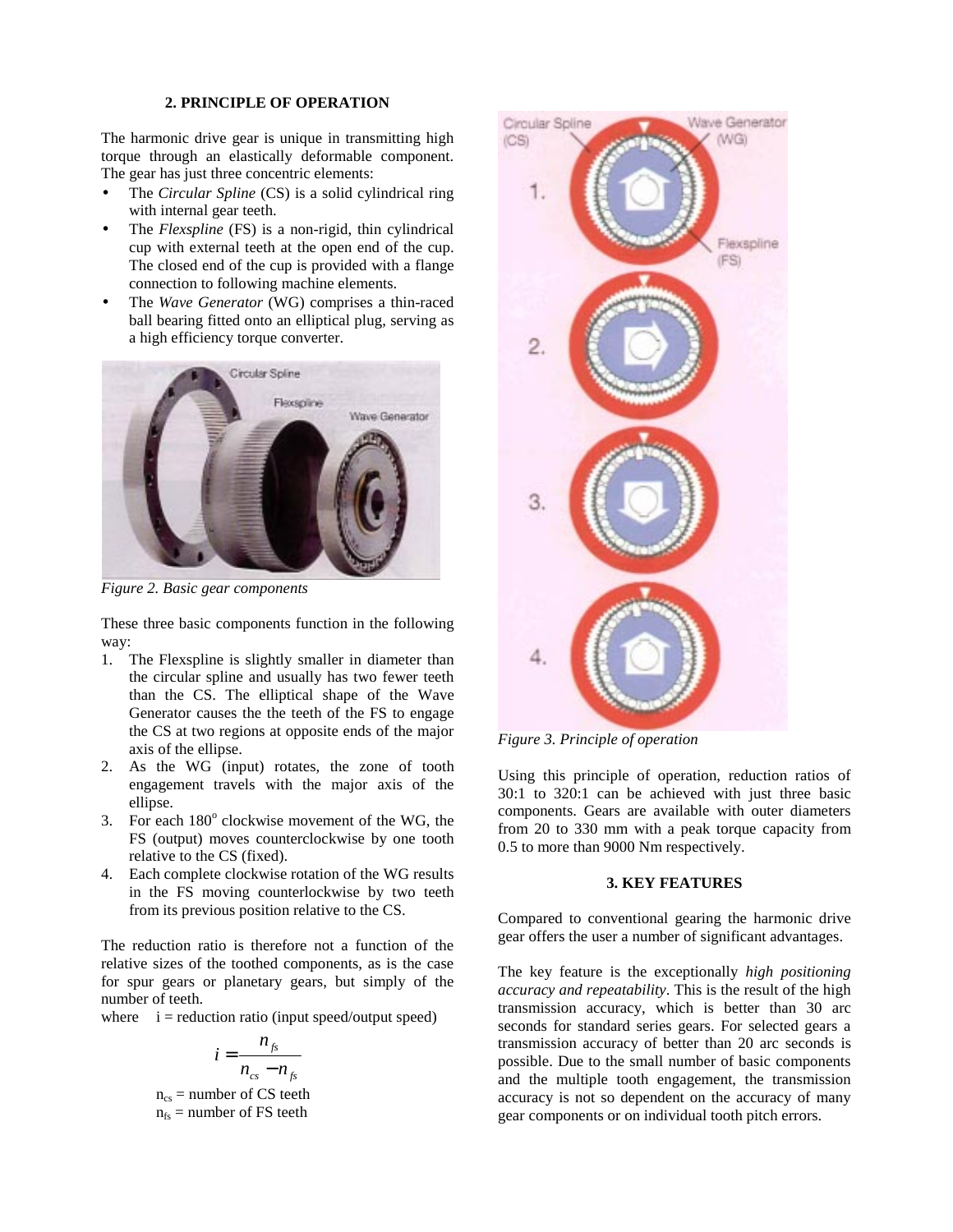Due to the very low hysteresis losses a repeatability of +/- 5 arc seconds is achieved for standard series gears. For selected gears a repeatability better than  $+/- 3$  arc seconds is possible. These values are assisted by the fact that the harmonic drive gear can operate with *zero backlash*. Due to natural radial pre-loading in the region of tooth engagement, the gear operates without backlash.

Since power is transmitted through multiple tooth engagement, harmonic drive gears offer a very *high torque capacity*, equal to conventional drives twice its size and three times its weight

Harmonic drive gears exhibit very *high torsional stiffness* with an almost linear stiffness characteristic. The *hysteresis* losses are also extremely low, which reflects the very low internal friction within the gear assembly. For conventional gears backlash can usually only be removed by means of external pre-loading, which then results in increased hysteresis losses and increased lost motion.

Compared to other high ratio gears the *efficiency* of the harmonic drive gear is very high. An efficiency of over 80% is typical for a gear with ratio 100:1 at rated torque and rated input speed.

As indicated above, the high efficiency and low hysteresis losses show that there is very *low friction* within the gear. The teeth come into contact with an almost pure radial motion, and have essentially zero sliding velocity, even at high input speeds. Tooth friction losses and wear are thus negligible. As a result, there is no increase in backlash during the operating life of the gear, as long as the manufacturer's guidelines for assembly and lubrication are fulfilled.

The high efficiency as a speed reducer also means that the gear is *reversible*. In an emergency situation it is possible to back-drive the gear.

For space applications the *compact, lightweight design* are particularly important, as well as the *design flexibility* offered by this principle. As will be seen later, all the basic gear components can be readily modified to reduce weight, and can be manufactured in materials suitable for space applications.

### **4. DEVELOPMENT THEMES**

The harmonic drive gear is the subject of continuous development, due to new market requirements from each of the major application areas. Common requirements are the desire for higher power density, higher torsional stiffness and lower ratios.

There are therefore four key themes driving current product development

- Reduced size
- Reduced weight
- Increased torsional stiffness
- Ratios below 50:1

### **4.1 Improvement of the tooth profile**

The development of the tooth profile is a key development area. It was recognized early that many properties of the harmonic drive gear can be improved by means of an optimisation of the tooth profile. Complex calculations, computer simulations of the tooth engagement locus and exhaustive tests provided the basis for an improved tooth profile, the IH profile, which was patented in 1989 and has been steadily further developed since.

As shown in Figure 4, the area of tooth engagement is considerably larger for the IH profile. For the conventional involute tooth profile ca. 15% of teeth are in simultaneous contact, while for the IH profile this proportion increases to ca. 30%



*Figure 4. Comparison of involute and IH tooth profiles*

This development brings three significant advantages:

- 1. The torsional stiffness of the gear is primarily dependent on the number of teeth in contact. The increase in the area of tooth engagement leads to a doubling of the torsional stiffness of the gear.
- 2. The operating life of the gear is determined by the wave generator bearing. The increased area of tooth engagement leads to a more even loading of the bearing, which in turn leads to a doubling of the operating life.
- 3. The larger tooth root radius of the IH profile reduces the critical stress in the flexspline and so leads to a significant increase in torque capacity within the same gear envelope.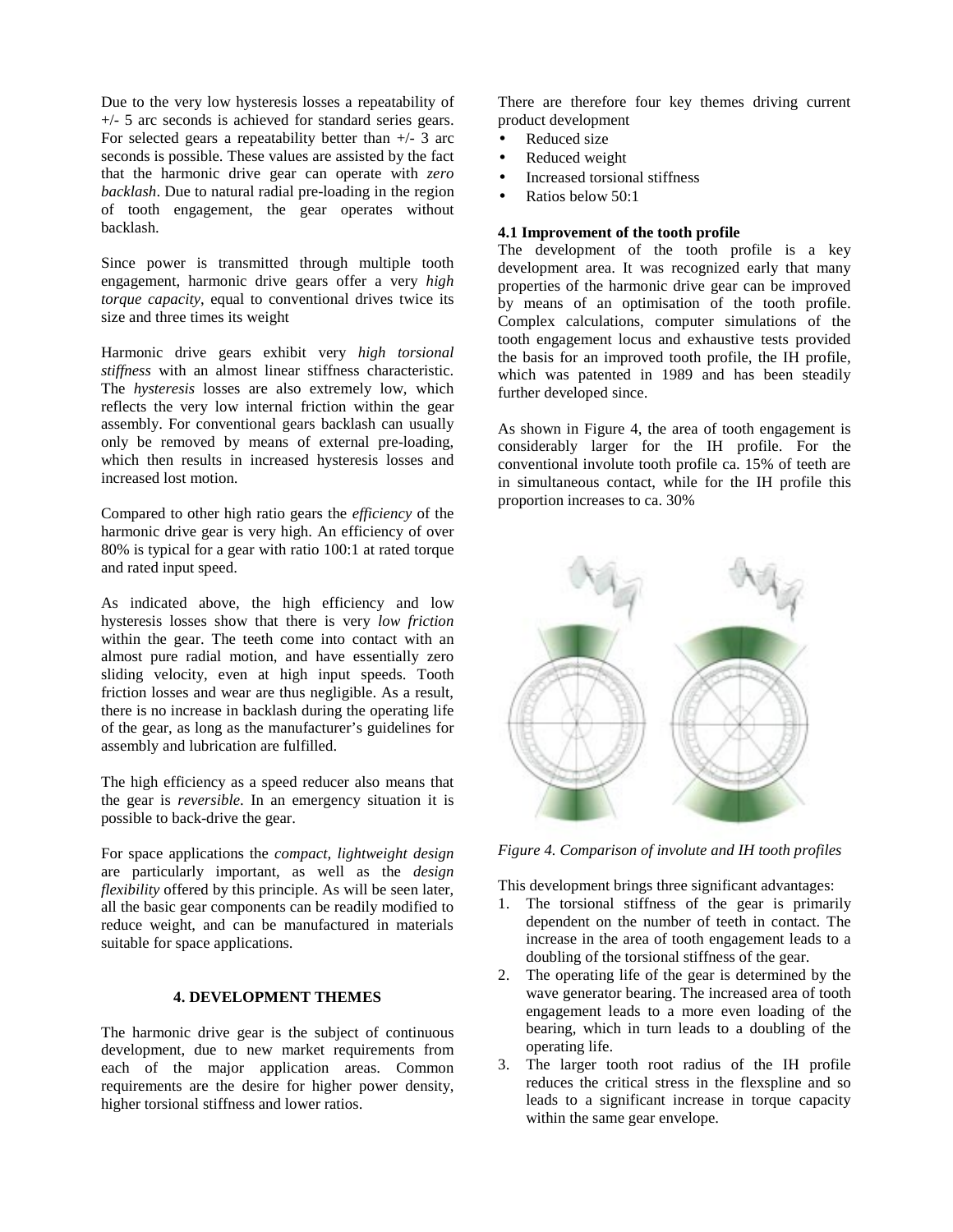#### **4.2 Low ratio harmonic drive**

Until recently the ratio 50:1 was the lower limit for harmonic drive gears. For low reduction ratios the number of FS and CS teeth is smaller than for higher ratios (see equation for reduction ratio above). The teeth are larger and therefore require a larger deflection of the flexspline (across the minor axis of the ellipse) to bring the teeth out of engagement. The higher stress associated with this deflection has previously limited the lowest ratio that can be practically realized to 50:1. Extensive FEM analysis of the flexspline cup and optimization of the tooth profile has now made the ratio 30:1 possible. This opens up new applications where the user requires the benefits of the harmonic drive gear with a lower reduction ratio.

### **4.3 New flexspline design**

Another key development theme is the reduction in the axial length of the flexspline cup. As can be seen in Figure 5, the axial length of the HDUC-type gear could be reduced by 40% with the introduction of the short flexspline HFUC-type gear. This reduction in axial length has also enabled a 20% reduction in weight for the same torque capacity.



*Figure 5. Short flexspline design*



*Figure 6. "Super-Flat" component set design*

The FEM analysis that supported the introduction of the  $HFUC$ -type gear is also the basis for the new  $\mu$ superflat" component set, shown in Figure 6. The axial length

of the flexspline cup could be reduced once again and is just over 50% of the length of the HFUC-type gear. The increased conical deformation of the cup means that the torque capacity is reduced slightly compared to the standard gear.

## **4.4 Lightweight component set design**

Particularly in the field of robotics, whether for terrestrial or space applications, the market requirement is for higher power density. The development of lightweight gears is therefore a further key development area. There are three basic methods for reducing the weight of the gear and/or the surrounding machine elements in the user machine:

- *1.* Modification of the individual gear components, to simplify the integration of the gear and so reduce the weight of the surrounding machine elements
- *2.* Integration of spur- or planetary-gear stages within the harmonic drive gear, in order to realise very high reduction ratios in the smallest possible envelope. This allows small, high speed motors to be used, so optimising the power density of the complete gear-motor assembly.
- *3.* Application of new materials for the individual gear components, in order to minimise the weight of the gear itself.



*Figure 7. Component set with modified circular spline*

Figure 7 shows a special design, where the Circular Spline has been strongly modified to simplify the integration of the gear into the joints of a telerobotic manipulator.

Figuer 8 shows a further design example, where a planetary-gear stage has been integrated within the elliptical wave generator plug. This design makes use of the space available within the flexspline to achieve a total reduction ratio of 800:1 in a very small envelope. Here, too, the circular spline has been modified to simplify integration within the joint of a portable service robot.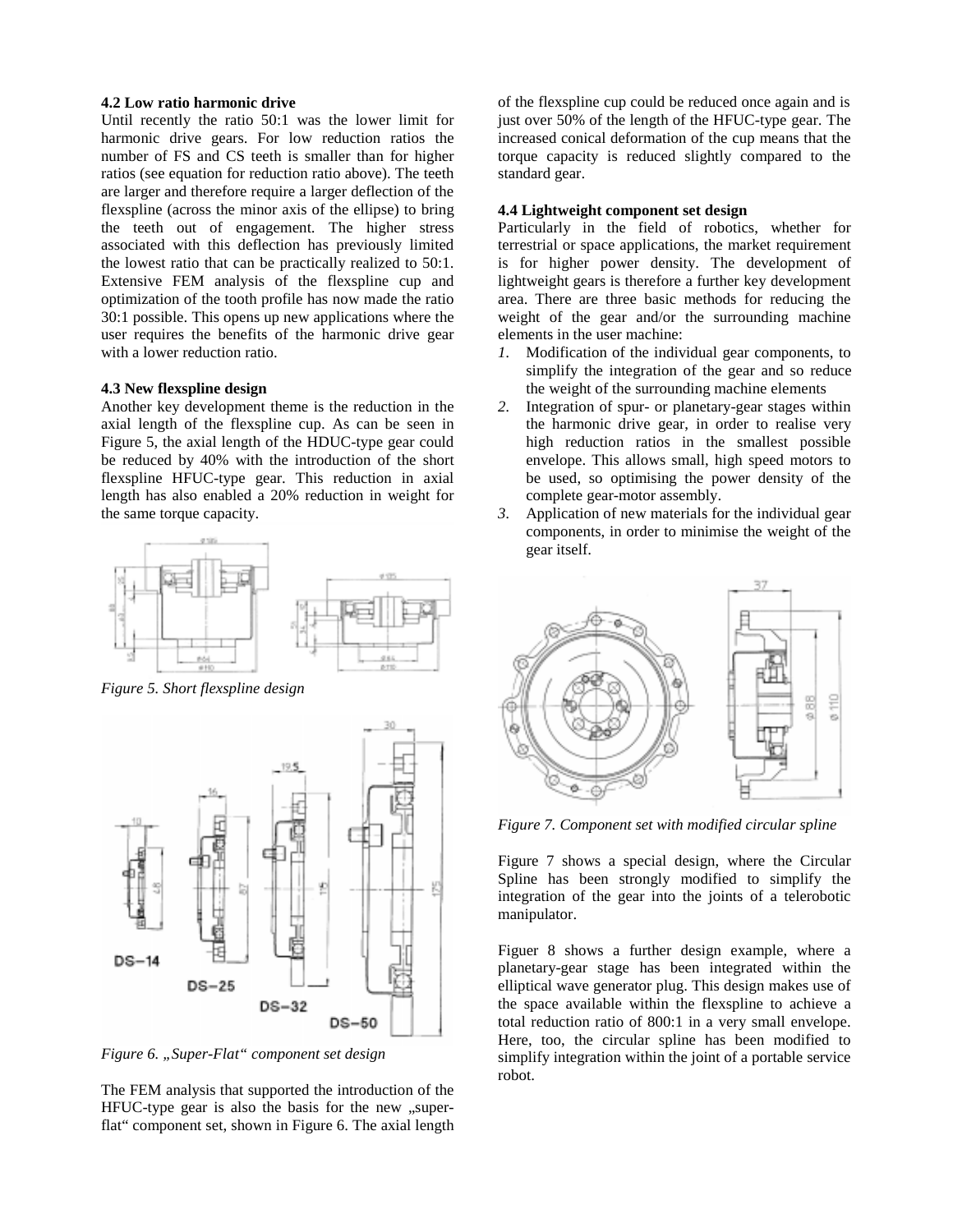

*Figure 8. Component set with planetary pre-stage*

Figure 9 shows the latest development in this area. Both the Circular Spline and Wave Generator plug of the lightweight component set are manufactured from aluminium alloy. The teeth of the circular spline are coated using a patented principle to achieve the same load carrying capacity as the standard gear teeth. As can be seen from Table 1, the weight of the gear can be reduced by 60% leading to an increase in specific torque capacity of 266%.



*Figure 9. Application of lightweight materials*

|                 |                             | Standard   | Lightweight | Trend   |
|-----------------|-----------------------------|------------|-------------|---------|
|                 |                             | gear       | gear        |         |
|                 |                             | $HDUC-40-$ | HFUC-       |         |
|                 |                             | 160-BLR    | $40-160-SP$ |         |
| Rated           | [Nm]                        | 294        | 294         |         |
| torque          |                             |            |             |         |
| Peak            | [Nm]                        | 559        | 559         | =       |
| torque          |                             |            |             |         |
| <b>Moment</b>   | $\sqrt{x}$ 10 <sup>-4</sup> | 3.98       | 1.60        | $-60%$  |
| of inertia      | $kgm2$ ]                    |            |             |         |
| Weight          | [kg]                        | 2.10       | 0.79        | $-60%$  |
| <b>Specific</b> | [Nm/kg]                     | 266        | 708         | $+266%$ |
| peak            |                             |            |             |         |
| torque          |                             |            |             |         |

*Table 1. Comparison of standard and lightweight gears*

# **5. SPECIAL CONSIDERATIONS FOR SPACE APPLICATIONS**

There are three main areas where the design of standard industrial gears must be modified to suit the requirements of space applications:

- Material Selection
- Mechanical Design
- **Lubrication**

## **5.1 Material selection**

For space applications harmonic drive component sets are typically manufactured from stainless steel. This material has the benefit of better corrosion resistance, higher rigidity, higher hardness and lower coefficient of thermal expansion compared to the conventional gear materials listed in Table 2.

Stainless steel gears have been the subject of extensive testing. Fatigue testing shows that similar performance to standard materials can be achieved, in terms of torque capacity. Furthermore, durability tests have also indicated similar performance to standard materials.

|                         | <b>Standard Gear</b>  | Space                      |  |
|-------------------------|-----------------------|----------------------------|--|
|                         |                       | Specification Gear         |  |
| <b>Circular Spline</b>  | FCD 80 Ductile        | SUS 630 Stainless          |  |
|                         | <b>Iron</b>           | Steel                      |  |
| <b>Flexspline</b>       | <b>SNCM 439 Alloy</b> | SUS 304L or 15-            |  |
|                         | Steel                 | <b>5PH Stainless Steel</b> |  |
| <b>Wave Bearing</b>     | SUJ 2 Bearing Steel   | <b>SUS 440C</b>            |  |
|                         |                       | <b>Stainless Steel</b>     |  |
| <b>Wave Plug</b>        | S 45 C Carbon Steel   | SUS 630 or SUS             |  |
|                         |                       | 304L Stainless             |  |
|                         |                       | Steel                      |  |
| <b>Bearing Retainer</b> | Nylon 66 with         | <b>Phenolic Resin</b>      |  |
|                         | glass-fibre           |                            |  |
|                         | reinforcement         |                            |  |

*Table 2. Comparison of gear materials*

# **5.2 Mechanical design**

As indicated above, FEM analysis enables an optimisation of each individual gear component in order to reduce weight. The weight of the Circular Spline can be reduced by reducing its thickness by removing material from both sides. It is also possible to reduce the width of the CS teeth. The weight of the Flexspline can be lowered by reducing the thickness of the flange at the closed end of the cup. It is also possible to reduce the weight of the Wave Generator by removing the oldham coupling, that is usually integrated within the plug, and optimising the cross-sectional profile.

### **5.3 Lubrication**

A variety of different lubricants have been used successfully with harmonic drive gears in space. Different lubricants can be used for the wave generator bearing and the gear teeth.